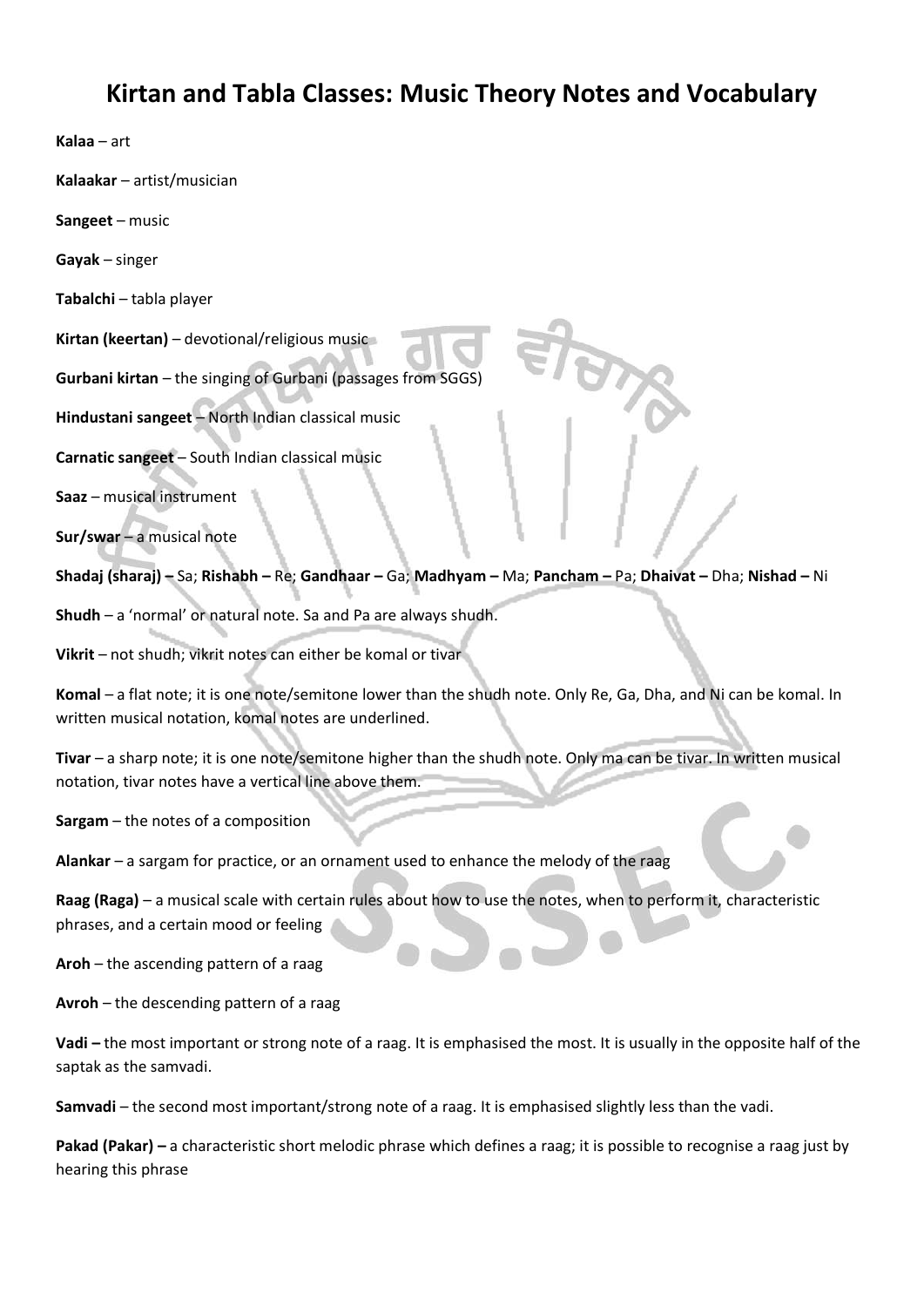**Rahao (Rahau)** – the lines which summarise the message of the shabad being sung. It literally means 'pause', so we can take time to reflect on the words of the rahao line. The rahao is sung as the sthai

**Sthai** - chorus i.e. the main theme which is repeated and not improvised as much. Generally in the madhya saptak (middle register)

**Antra** – verse/stanza i.e. intermediate part which is usually sung in a higher range of notes than the sthai, focussing on taar Sa

**Taan** – a fast improvised phrase used to embellish the composition and show off the performer's skills. Types = bol taan (using words/syllables), sargam taan (using note names) and akaar (using vowels)

**Alaap** – slow improvisational technique. Types = bol alaap (using words/syllables), sargam alaap (using note names) and akaar (using vowels)

**Saptak** – octave; range of notes from a certain pitch to the same note in a high or lower pitch ('Sa to high Sa')

**Mandra (Mandar) saptak** – low octave; below Sa. In written musical notation, these notes have a dot below them

**Madhya (Madh) Saptak** – Middle octave; between Sa and Ni.

**Taar saptak** – High octave, above (not including) Ni. In written musical notation these notes have a dot above them

**Thaat** – a method of classification of raags; every raag is classified under a thaat. Each thaat has all seven notes, which may be shudh, komal or tivar depending on the thaat.

- **1. Bilaaval –** All shudh.
- **2. Kalyan** Tivar Ma. Rest shudh.
- **3. Khamaaj** Komal Ni. Rest shudh.
- **4. Kafi** Komal Ga and Ni. Rest shudh.
- **5. Asavari** Komal Ga, Dha, and Ni. Rest shudh.
- **6. Bhairav** Komal Re and Dha. Rest shudh.
- **7. Bhairavi** Komal Re, Ga, Dha, and Ni. Rest shudh.
- **8. Marva** Komal Re. Tivar Ma. Rest shudh.
- **9. Poorvi** Komal Re and Dha. Tivar Ma. Rest shudh.
- **10. Todi** Komal Re, Ga, and Dha. Tivar Ma. Rest shudh.

**Matra** – a beat (e.g. there are 16 matras in one cycle of teentaal)

**Bol** – a rhythmic syllable representing the sounds of the tabla or another percussion instrument. E.g. 'ta' 'tin' 'ghe' 'na' 'tak' 'ka' 'dha' 'dhin' etc.

**Lai** – the tempo or speed of the music

**Vilambit Lai** – slow tempo

**Madhya (Madh) Lai** – medium tempo

**Drut Lai** – fast tempo

**Avartan** – one whole cycle of a taal

**Layakari** – playing with the rhythm and tempo by fitting different numbers of notes or syllables into the base tempo

**Ekgun** – single speed i.e. one note/bol per matra